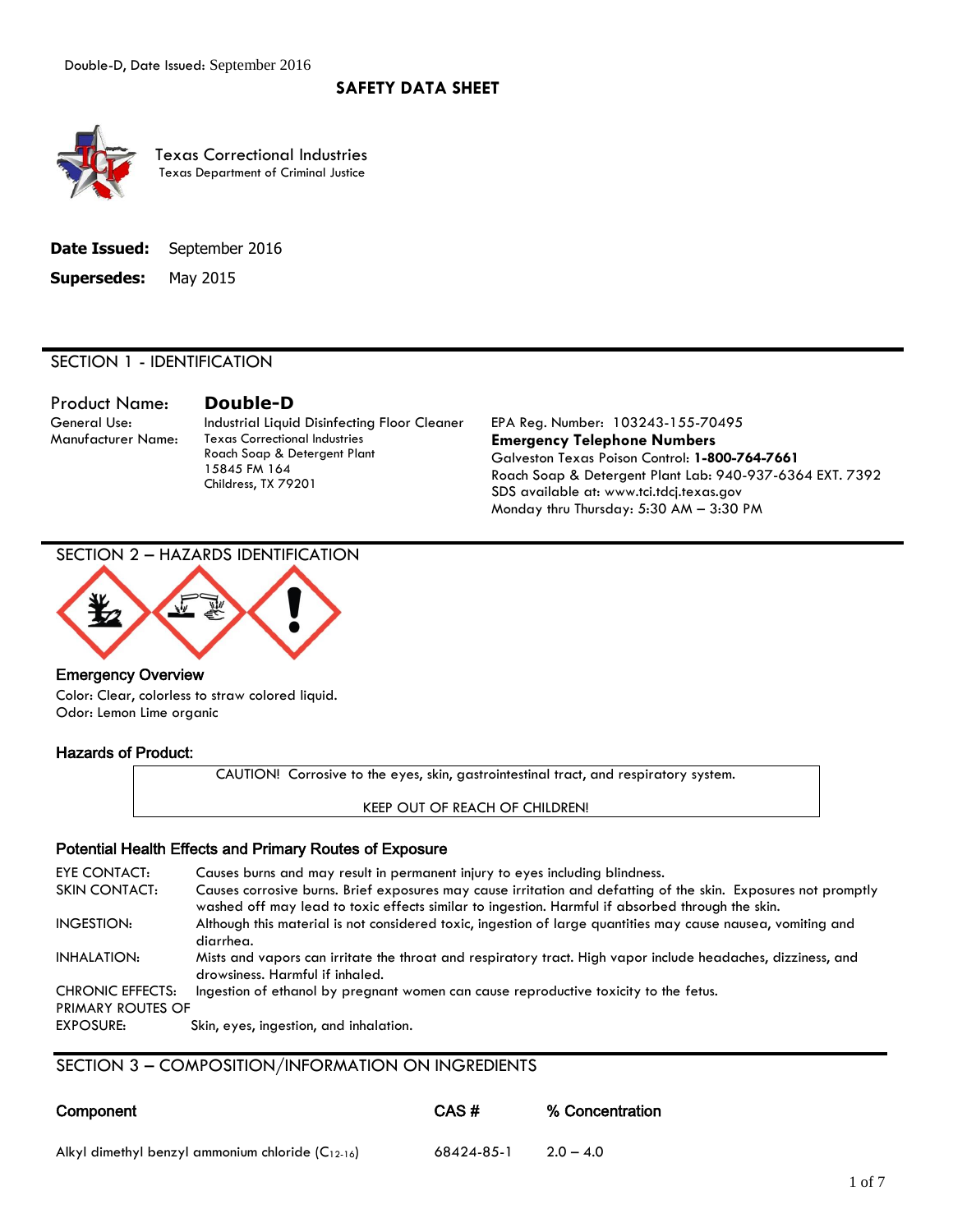| 7173-51-5     | $3.0 - 6.0$ |
|---------------|-------------|
| $64 - 17 - 5$ | $0.5 - 1.5$ |

## SECTION 4 – FIRST-AID MEASURES

| EYE CONTACT:         | Immediately flush eyes with plenty of cool water for at least 15 minutes while holding eyelids open. Remove<br>contact lenses, if present Seek medical attention immediately.                                                                                   |
|----------------------|-----------------------------------------------------------------------------------------------------------------------------------------------------------------------------------------------------------------------------------------------------------------|
| <b>SKIN CONTACT:</b> | Remove contaminated clothing. Rinse skin immediately with plenty of water for $15 - 20$ minutes. Seek<br>medical attention and advice.                                                                                                                          |
| INGESTION:           | Call poison control center or a medical doctor immediately for treatment advice. Have person sip a glass of<br>water if able to swallow. Do not induce vomiting unless instructed by medical doctor. Do not give anything by<br>mouth to an unconscious person. |
| INHALATION:          | If symptoms are experienced, remove to fresh air. If person stops breathing, call 911, give artificial<br>respiration if necessary. Seek medical attention.                                                                                                     |

## SECTION 5 – FIRE FIGHTING MEASURES

| Flash Point:                       | Not established                                                                                                                                                                                                                                            |
|------------------------------------|------------------------------------------------------------------------------------------------------------------------------------------------------------------------------------------------------------------------------------------------------------|
| Extinguishing Media:               | Use water fog, carbon dioxide, dry chemical, or foam.                                                                                                                                                                                                      |
| Special Fire Fighting Procedures:  | As in any fire, Firefighters should wear self contained breathing apparatus in the positive<br>pressure mode with a full face piece (MSHA/NIOSH approved) when there is a possibility of<br>exposure to smoke, fumes, or hazardous decomposition products. |
| Unusual Fire or Explosion Hazards: | Combustion products are toxic.                                                                                                                                                                                                                             |

## SECTION 6 – ACCIDENTAL RELEASE MEASURES

## Spill & Leak Procedures

| Large Spills:     | Dike far ahead of liquid spills for later disposal; pump liquid into waste containers for disposal.                                                                                                                                                                                                                              |
|-------------------|----------------------------------------------------------------------------------------------------------------------------------------------------------------------------------------------------------------------------------------------------------------------------------------------------------------------------------|
|                   | Floor will be slippery. Do not touch or walk through spilled material. Stop the leak if you can without<br>unnecessary risk. Prevent entry into public waterways, sewers, basements, or confined areas. Absorb or<br>cover with dry earth, sand, or other non-combustible material and transfer to appropriate waste containers. |
| Spill Cleanup:    | Ventilate closed spaces before entering. All equipment used when handling the product must be grounded.                                                                                                                                                                                                                          |
|                   | (smoking, flares, sparks, and flames).                                                                                                                                                                                                                                                                                           |
| Emergency Action: | Isolate the spill or leak immediately. Keep unauthorized personnel away. Position yourself and remain<br>upwind of the spill. Keep out of low areas where vapors may accumulate. Eliminate all ignition sources                                                                                                                  |

## SECTION 7 – HANDLING AND STORAGE

Handling Procedures: Avoid contact with skin and eyes. Use good personal hygiene practices. Wash hands before eating, drinking, smoking, or using toilet facilities. Wash thoroughly after work with soap and water. Storage Procedures: Keep the container tightly closed and in a cool, well-ventilated place. Keep from freezing. Do not handle or store near an open flame, heat, or other sources of ignition. Prevent electrostatic charge buildup by using commonly approved bonding and grounding techniques.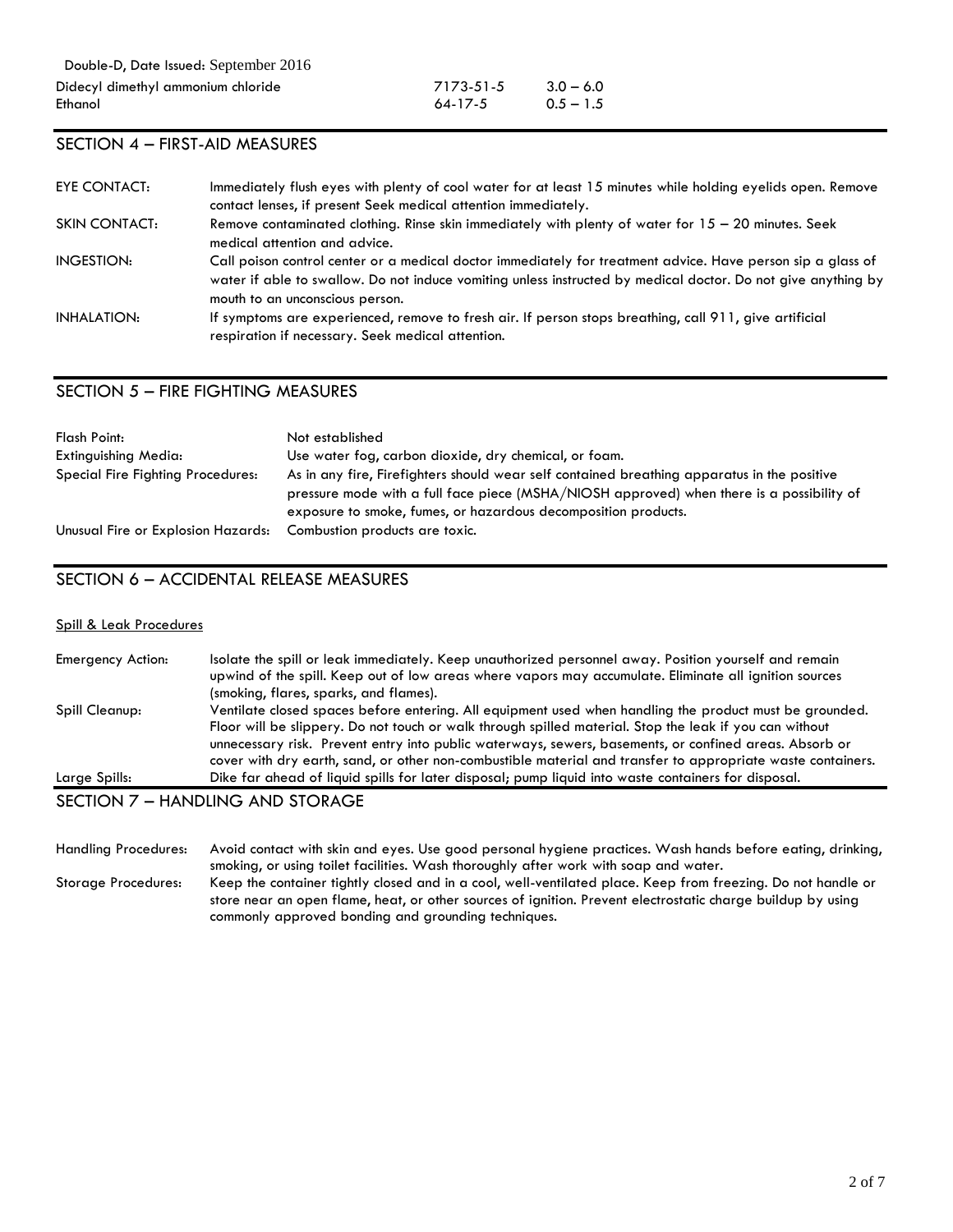## SECTION 8 – EXPOSURE CONTROLS/PERSONAL PROTECTION

| <b>Engineering Controls:</b>   | Provide adequate local exhaust ventilation to maintain worker exposure below exposure limits.                           |
|--------------------------------|-------------------------------------------------------------------------------------------------------------------------|
| <b>Personal Protection</b>     |                                                                                                                         |
| EYE PROTECTIN:                 | Use safety glasses with side shields or chemical goggles and face shield if splashing is possible.                      |
| SKIN PROTECTION:               | Nitrile/butadiene rubber ("Nitrile" or "NBR"), synthetic or natural rubber gloves when exposure to<br>hands is possible |
| <b>RESPIRATORY PROTECTION:</b> | If exposure exceeds TLV or PEL limits, use an approved NIOSH/MSNA respirator while handling or<br>using the product.    |
| <b>ENGINEERING CONTROLS:</b>   | General ventilation may eliminate excessive exposure to fumes.                                                          |
| <b>GENERAL:</b>                | Eye wash stations and emergency showers are recommended in areas of dispensing and use.                                 |

The following ingredients have established exposure guidelines:

| <b>INGREDIENT</b> | <b>EXPOSURE GUIDELINE</b>                    | <b>GUIDELINE VALUE</b>    |
|-------------------|----------------------------------------------|---------------------------|
| Ethanol           | ACGIH TLC (2005), OSHA PEL & NIOSH REL       | $1000$ ppm $(TWA)$        |
| $64 - 17 - 5$     | Alberta, British Columbia, Manitoba          |                           |
|                   | New Brunswick, Northwest Territories, Canada | $1000$ ppm $(TWA)$        |
|                   | Ontario; Quebec, Canada                      | 1000 ppm (TWAEV)          |
|                   | Saskatchewan, Canada                         | 1000 ppm, 1250 ppm (STEL) |
|                   | Yukon, Canada                                | 1000 ppm, 1000 ppm (STEL) |
|                   | Mexico                                       | $1000$ ppm $(TWA)$        |

*All TWA's are for an 8-hour period and all STEL's are for 15 minute exposures unless noted otherwise.*

## SECTION 9 – PHYSICAL AND CHEMICAL PROPERTIES

- PHYSICAL STATE: Liquid ODOR: Lemon Lime organic PH: 6 - 8 VISCOSITY: 2.827 cSt at 22°C SPECIFIC GRAVITY: 1.000 g/ml FLASH POINT: Not established AUTOIGNITION TEMP. **AUTOIGNITION** TEMP. VOC CONTENT: approximately 1%
- APPEARANCE: Clear, colorless to straw-color liquid SOLUBILITY IN WATER: Completely; any concentration VAPOR DENSITY: estimated to be heavier than air

## SECTION 10 – STABILITY AND REACTIVITY

CHEMICAL STABILITY:<br>
HAZARDOUS POLYMERIZATION: NAZARDOUS POLYMERIZATION: NAZARDOUS POLYMERIZATION: HAZARDOUS POLYMERIZATION:

INCOMPATIBLE MATERIALS: Strong acids, bases, and oxidizing agents (may result in fire), reducing agents. CONDITIONS TO AVOID: Keep away from heat and strong oxidizing agents HAZARDOUS DECOMPOSITION PRODUCTS: Oxides of carbon; carbon monoxide, carbon dioxide, hydrogen chloride vapors

NOTE:The C### notation (below) refers to a principal component based on the amounts present in the product which may involve trade secret chemicals. In the event of an accident, notify the Poison Control Center for more information.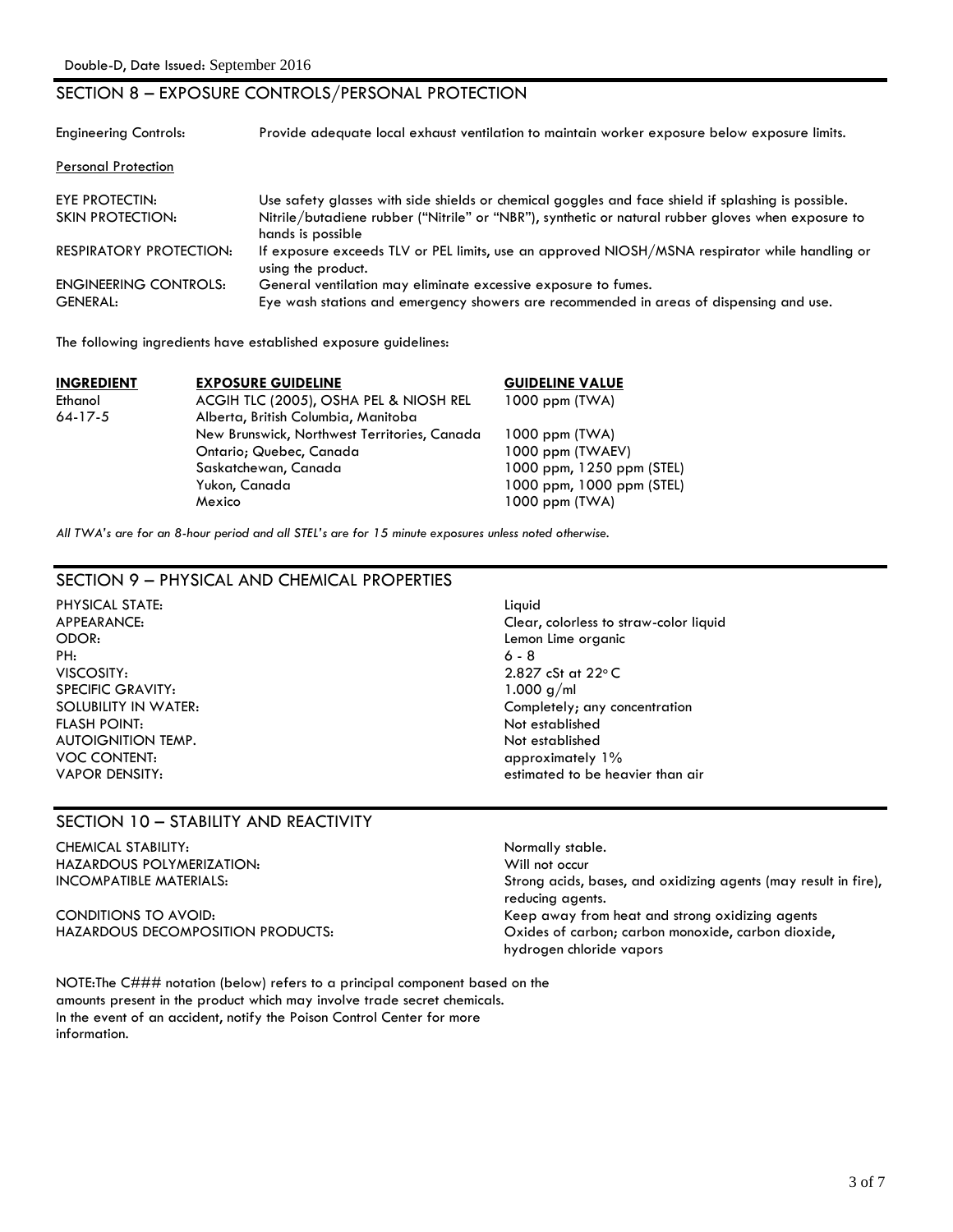## SECTION 11 – TOXICOLOGICAL INFORMATION

#### C501

Acute Toxicity:

| Product Information: | Causes skin, eye and respiratory tract<br>irritation.                        |
|----------------------|------------------------------------------------------------------------------|
| Chronic Toxicity:    | No known effect based on information supplied                                |
| C132<br>C133         | Long-term toxicological studies have not<br>been conducted for this product. |
| Carcinogenicity:     | No Carcinogenicity data available for<br>this product.                       |
| Acute Oral LD50:     | $312 \text{ mg/kg}$                                                          |
| Acute Dermal:        | $<$ 2000 mg/kg                                                               |
| Primary Skin:        | Corrosive.                                                                   |
| Primary Eye:         | Corrosive.                                                                   |

## SECTION 12 – ECOLOGICAL INFORMATION

C501

Ecotoxicity: The environmental impact of this product has not been fully investigated.

C132

C133

Persistence / Degradability: and the product components of the product components are readily biodegradable.

Ecotoxicity: Very Toxic to aquatic organisms.

Environmental Fate: This product is biodegradable.

# SECTION 13 – DISPOSAL CONSIDERATIONS

C501

Waste Disposal Method: Dispose of material in accordance with all federal, state, and local regulations.

Contaminated Packaging: Dispose of in accordance with all federal, state and local regulations.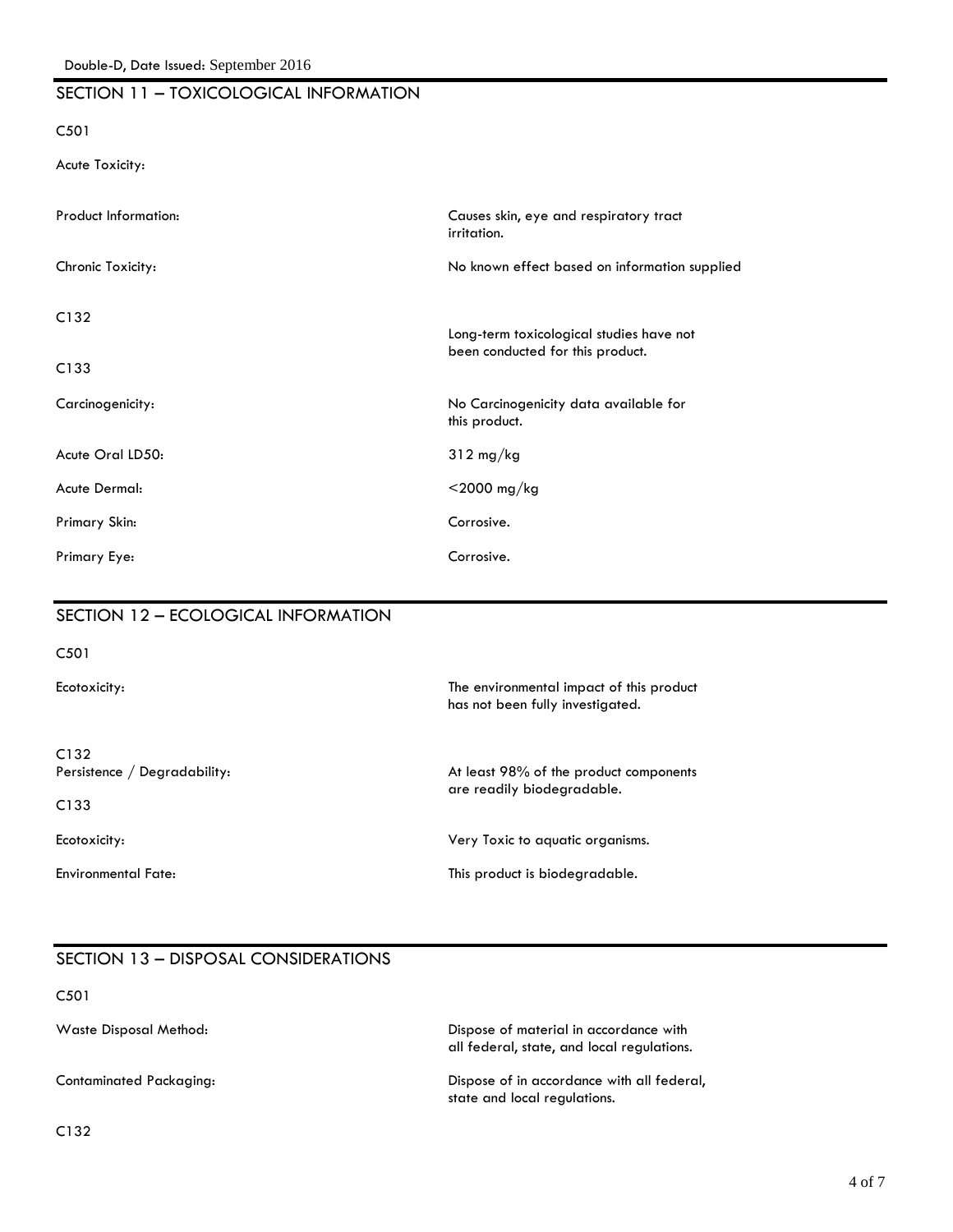Double-D, Date Issued: September 2016 Waste Classification: This product is not a RCRA hazardous waste.

C133

(See 40 CFR Part 261.20 – 261.33). Empty containers may be recycled.

Disposal instructions: This substance, when discarded or disposed of, is a characteristic hazardous waste according to Federal regulation (40 CFR 261) and is assigned the EPA Hazardous Waste Number of D001. The discarding or disposal of this material must be done at a properly permitted facility in accordance with the regulations of 40 CFR 262, 263, 264, and 268. Additionally, the discarding or disposal of this material may be further regulated by state, regional, or local regulations.

> Chemical additions, processing or otherwise altering this material may make the waste management information presented in this SDS incomplete, inaccurate or otherwise inappropriate. The transportation, storage, treatment and disposal of this waste material must be conducted in compliance with all applicable Federal, state, and local regulations.

## SECTION 14 – TRANSPORTATION INFORMATION

C501 ICAO/IATA: Not Regulated IMO/IMDG: Not Regulated US DOT: Not Regulated C132 C133 DOT Hazard Class: 8 Corrosive DOT Proper Shipping Name: The Corrosive Contract of Disinfectant Liquid Corrosive (Quaternary Ammonium Compound), 8,UN1903, PG 11

## SECTION 15 - REGULATORY INFORMATION

C501

SARA 313 Section 313 of Title III of the Superfund Amendments and Reauthorization Act of 1986 (SARA): This product contains a chemical

or chemicals which are subject to the reporting requirements of the Act and Title 40 of the Code of Federal Regulations, Part 372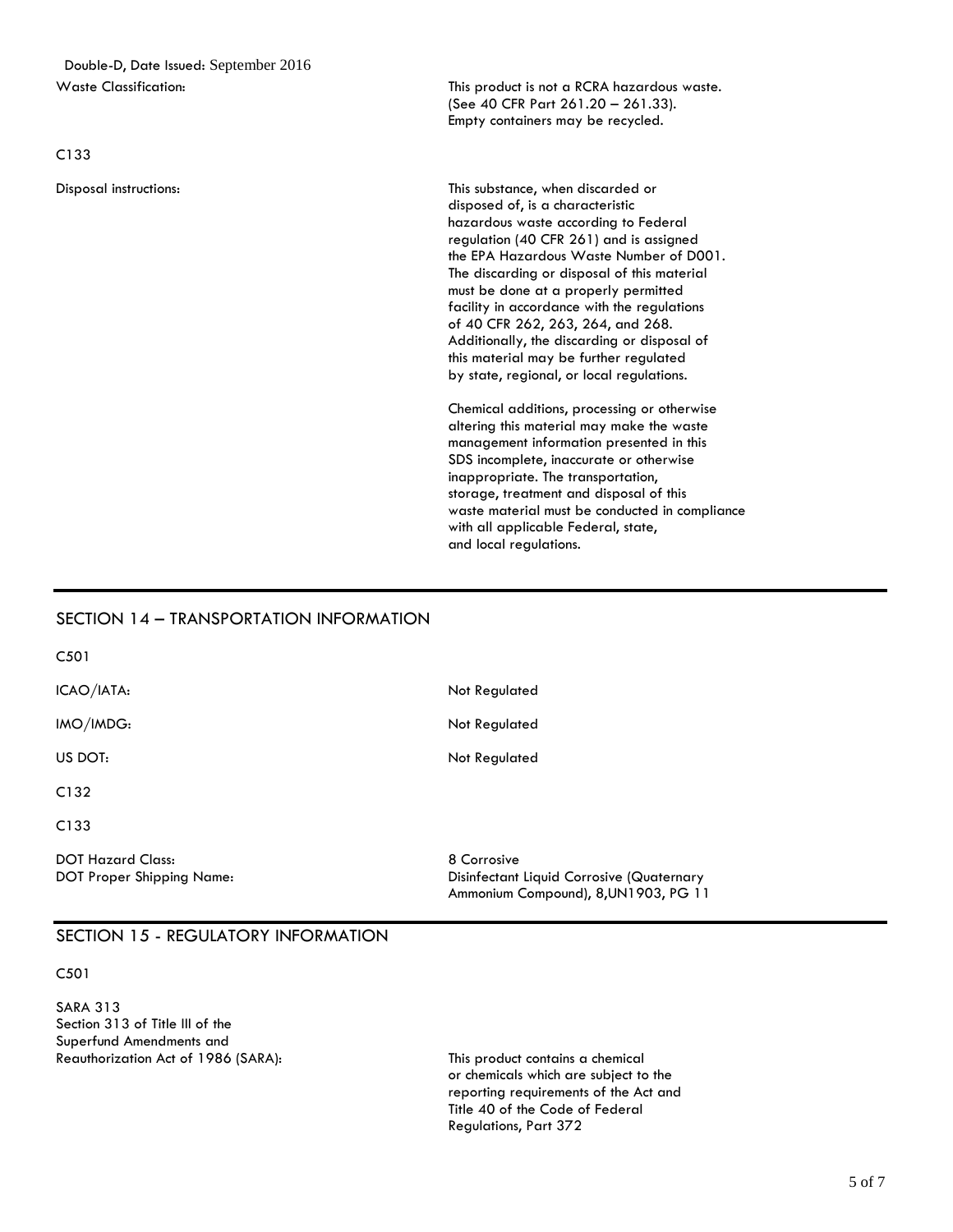## Double-D, Date Issued: September 2016 SARA 311/312 Hazard Categories

Acute Health Hazard: Yes Chronic Health Hazard: No Fire Hazard: No Sudden Release of Pressure Hazard: No Reactive Hazard: No

Clean Air Act, Section 112 Hazardous Air Pollutants

#### C132

SARA 313 Section 313 of Title III of the Superfund Amendments and Reauthorization Act of 1986 (SARA): This product contains a chemical

#### SARA 311/312 Hazard Categories

Acute Health Hazard: Yes Chronic Health Hazard: No Fire Hazard: No Sudden Release of Pressure Hazard: No Reactive Hazard: No

Clean Air Act, Section 112 Hazardous Air Pollutants

#### C133

CERC L/SA RA

Clean Water Act: This product does not contain any substances regulated as pollutants pursuant to the Clean Water Act (40 CFR 122.21 and 40 CFR 122.42)

(HAPs) (see 40 CFR 61): This product does not contain any substances regulated as hazardous air pollutants (HAPS) under Section 112 of the Clean Air Act Amendments of 1990.

> or chemicals which are subject to the reporting requirements of the Act and Title 40 of the Code of Federal Regulations, Part 372

Clean Water Act: This product does not contain any substances regulated as pollutants pursuant to the Clean Water Act (40 CFR 122.21 and 40 CFR 122.42)

(HAPs) (see 40 CFR 61): This product does not contain any substances regulated as hazardous air pollutants (HAPS) under Section 112 of the Clean Air Act Amendments of 1990.

TSCA Status: While all ingredients are listed on the TSCA Chemical Inventory, this product is regulated as a pesticide under the Federal insecticide, Fungicide and Rodenticide Act (FIFRA) and not subject to the TSCA inventory.

SARA Title III, Sections 311/312: This act requires reporting under the Community Right-to-Know provisions due